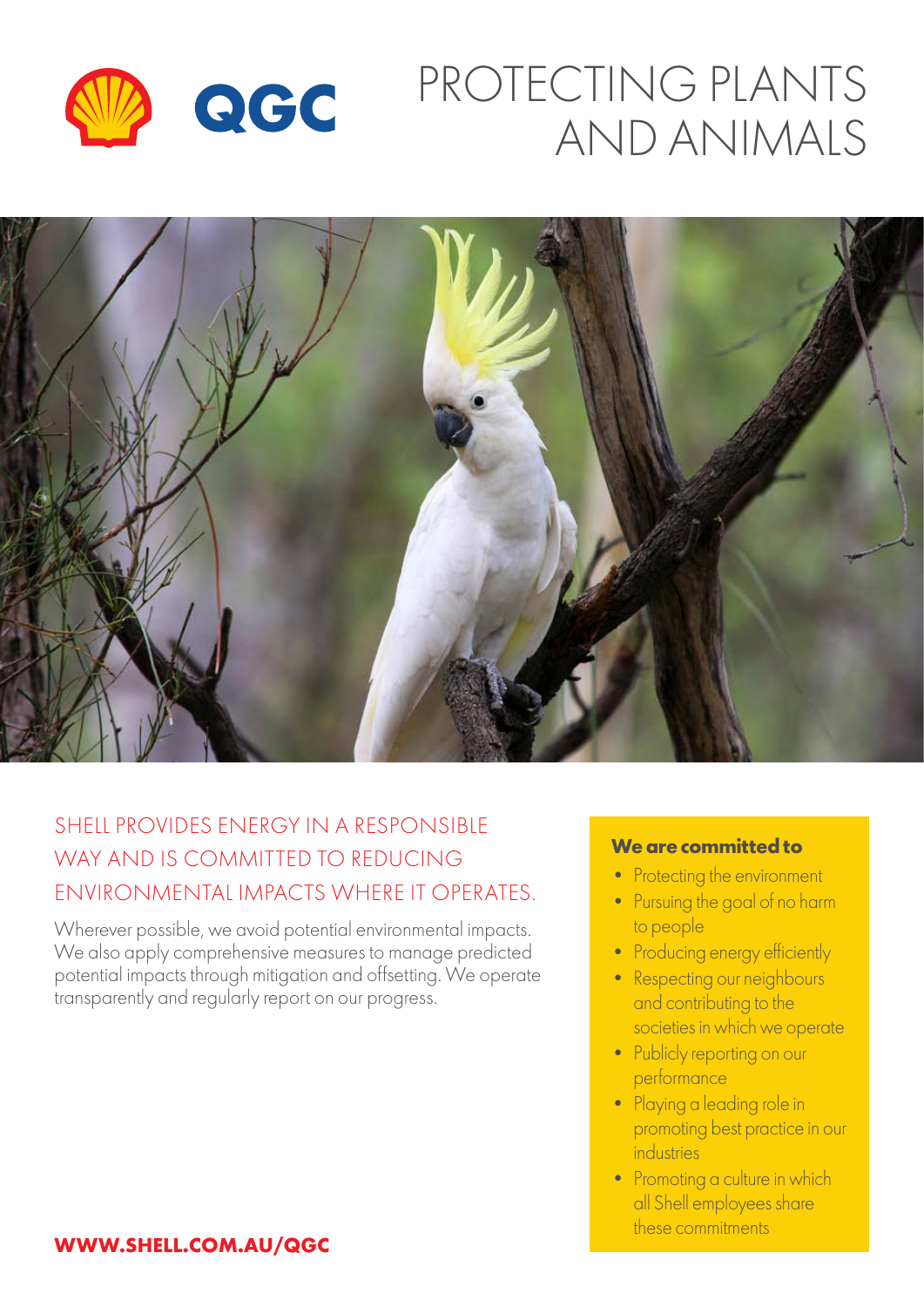### **ENVIRONMENTAL APPROVALS**

Queensland's natural gas industry is one of the most highly regulated industries.

The Australian and Queensland governments and regulatory authorities have issued Shell's QGC business with a range of environmental permits, approvals and compliance conditions for our work activities.

Every activity we undertake must follow legislative requirements and permit conditions, which provide strict guidelines for mitigating, managing and monitoring potential environmental impacts.

A full list of approvals can be viewed on our website at www.shell.com.au/about-us/ projects-and-locations/qgc/environment/ environment-management/epbc-approval



Wedge-tailed eagle

### **HOW WE MANAGE OUR IMPACTS**

Shell's QGC business assesses the baseline or existing environmental values of sites where we plan to develop and aims to construct infrastructure where it will not affect areas of high biodiversity value.

A desktop study is undertaken which reviews available mapped data to conceptually locate planned infrastructure. This study aims to avoid placing the planned infrastructure on identifiable high-value and/or sensitive environmental areas, such as wetlands and or watercourses. This ensures that the areas of highest environmental value and those representing critical habitat can be preferentially avoided where possible.

Impacts are minimised as far as possible by using previously cleared areas, reducing the footprint of infrastructure and placing infrastructure to minimise fragmentation of remnant vegetation. Mitigation measures are implemented before, during and after construction.

**UNDERSTANDING BASELINE ENVIRONMENTAL CONDITIONS ALLOWS US TO IMPLEMENT EFFECTIVE ENVIRONMENTAL REHABILITATION AND REINSTATEMENT.**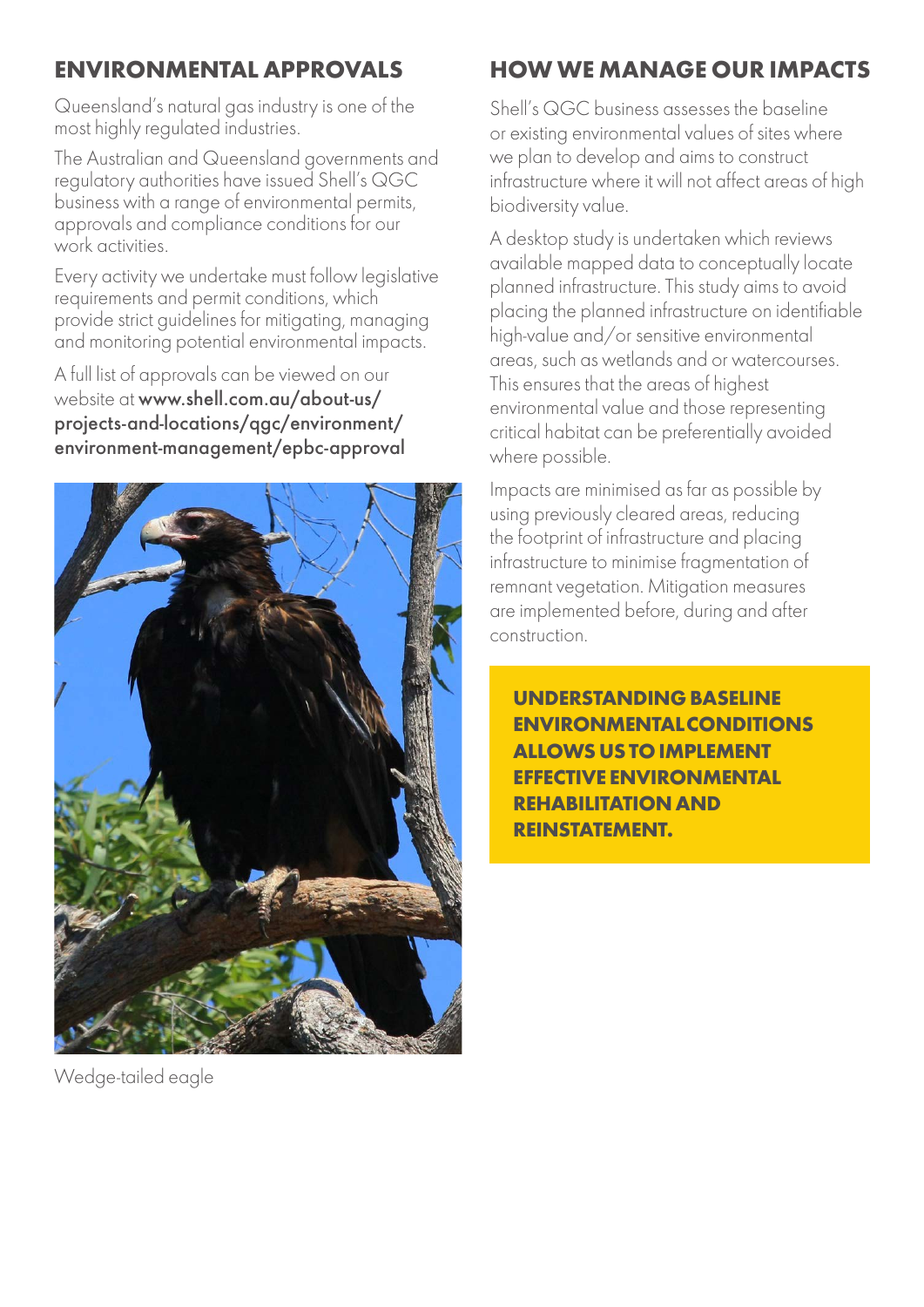### **WHAT HAPPENS BEFORE CONSTRUCTION?**

Before construction commences we use mapped and validated data from the desktop study to make informed decisions about where to locate infrastructure so as to minimise environmental harm.

A trained ecologist then visits and surveys the proposed infrastructure locations to assess the environment and to ensure that we place the infrastructure in areas of least sensitivity, ultimately facilitating the protection of areas of environmental significance.

### **MONITORING DURING CONSTRUCTION**

Our fauna management program is designed to avoid potential impacts to animals where possible.

Licensed fauna spotters and catchers are present during land clearing activities and construction to capture and relocate wildlife within disturbance areas. Animals are moved to areas with suitable habitat and vegetation as close to the capture site as possible.

Elevated work platforms or soft clearing methods are used to minimise impacts on identified breeding places such as tree hollows. In some circumstances we will relocate habitat features (such as logs, rocks, felled trees and tree hollows) to undisturbed areas.

### **REHABILITATION AND REINSTATEMENT**

Shell's QGC business collects information on vegetation and soil before any significant land disturbance occurs so that land can later be returned to as close to its original state as possible.

Reinstatement of disturbed areas focuses on rapidly achieving site stability. Sites are stabilised primarily through restoration of soil profiles, protecting watercourses and drainage paths through sediment and erosion control, and revegetation through native grasses and cover crops.

Environmental monitoring activities are a very important part of the reinstatement process and assist to ensure any remaining unstable disturbed areas are captured and rectified. Reinstatement occurs at operational sites until the infrastructure is decommissioned.

After decommissioning, the sites become non-operational and final rehabilitation is undertaken until it meets government criteria requirements. This final rehabilitation program may include additional soil amelioration, revegetation, or re-profiling to ensure the site is rehabilitated to as close to pre-disturbance conditions as possible. Final rehabilitation is monitored against similar non-disturbed reference sites to ensure final rehabilitation is effective.



The golden tail gecko is found beneath exfoliating bark and within tree fissures on both live and dead timber.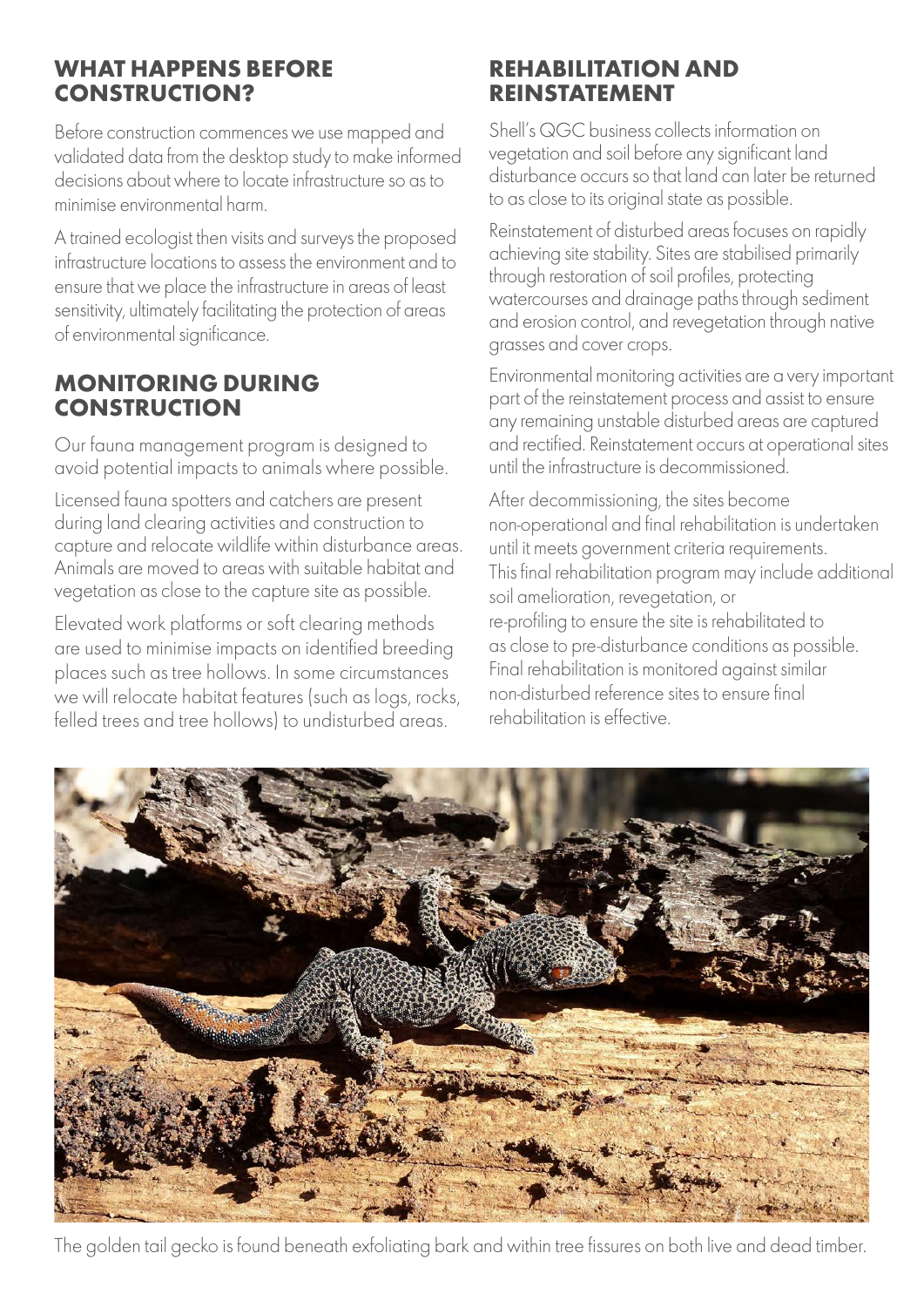### **OFFSETS**

After all environmental impact avoidance, minimisation and mitigation efforts have been implemented, there may in some cases be residual impacts to biodiversity, and an offset may be provided to ensure no net environmental loss arises from project activities.

Shell has worked with both the Queensland and Australian governments to agree offsets packages to conserve biodiversity in the long-term.

The offset property, Valkyrie is located in Queensland and is approximately 10,000 hectares in size and rich in biodiversity. Valkyrie contains a vast array of ecosystems and habitat for threatened species, and will be used to deliver the majority of the project's offset commitments. Some smaller offsets, particularly for protected plants such as Ooline and Kogan waxflower, are being provided on unique properties within the Western Downs region.

The continuing conservation and protection of our offset areas will ensure the long-term ecological function of a network of wildlife corridors. Visit our website to view our offset management plans – www.shell.com.au/about-us/projects-andlocations/qgc/environment/environmentmanagement/management-plans

### **REPORTING OBLIGATIONS**

Shell is committed to responsible environmental operations. We adhere to strict government environmental regulations regarding management of water (produced and waste), emissions (waste, greenhouse gases and dust), land, and biodiversity.

#### You can view our environmental management plans at www.shell.com.au/about-us/ projects-and-locations/qgc/environment/ environment-management/management-plans

We aim to comply with all applicable environmental regulations and continually improve our environmental performance. Our environmental performance is reported in the Shell Sustainability Report which is available here – www.shell.com.au/sustainability/reporting

**WE CAREFULLY CONSIDER THE POTENTIAL ENVIRONMENTAL IMPACT OF OUR ACTIVITIES AND HOW LOCAL COMMUNITIES MIGHT BE AFFECTED DURING THE LIFETIME OF OUR DEVELOPMENTS.**



One of QGC's offset properties "Valkyrie" is situated adjacent to Dipperu National Park